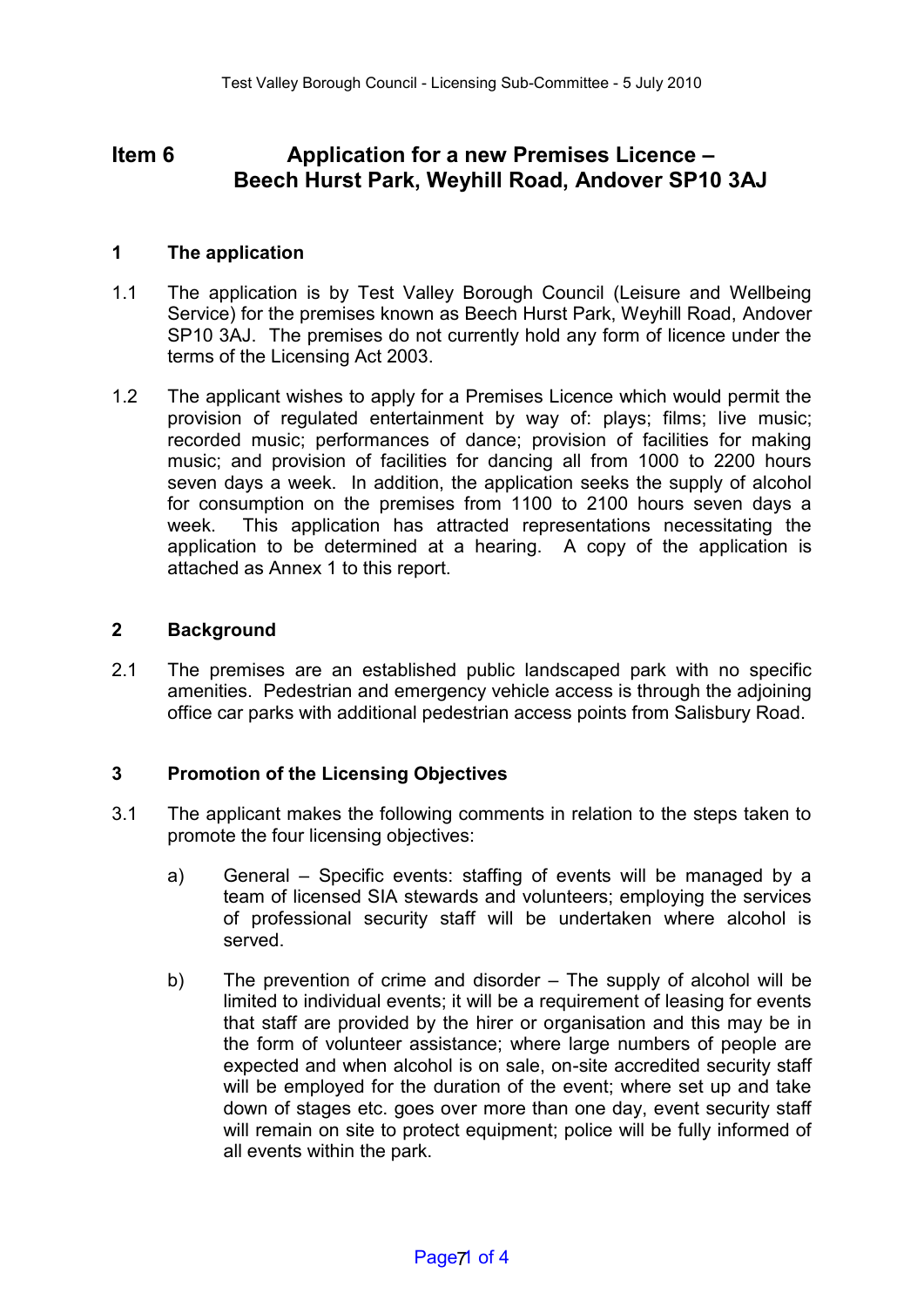- c) Public safety Insurance for the site is provided by Test Valley Borough Council. For specific events we will: ensure all participants hold sufficient public liability insurance; all participants leading workshops at events will submit risk assessments for their infrastructure and activity; specific site based risk assessments to be completed for each event; SIA stewards recruited if required; security staff recruited if required; first aid present depending on size and nature of event; submission of event manual and emergency management plan to satisfy concerns of police and emergency services.
- d) The prevention of public nuisance Use of trained security staff where applicable; volunteer stewards recruited for each event; keeping police informed of park events; on site parking reduces traffic flow through town centre; provision of AA signs or similar where deemed appropriate.
- e) The protection of children from harm the Council's Child Protection Policy will be followed for all events. This information will be provided to organisations who hire the park.

The measures to promote the licensing objectives are of relevance when considering the representations received.

## **4 Relevant Representations – Responsible Authorities**

- 4.1 **Housing, Health and Communities Service –** The Environmental Protection Team has no objection as the applicant has agreed to the conditions proposed by them which are included in Annex 2 attached to this report.
- 4.2 **Hampshire County Council Trading Standards Service** Does not wish to make a representation.
- 4.3 **Hampshire Fire and Rescue Service –** Does not wish to make a representation.
- 4.4 **Hampshire Constabulary –** The Police have no objection as the applicant has agreed to the conditions proposed by them which are included in Annex 2 attached to this report.

## **5 Relevant Representations – Interested Parties**

5.1 Mr and Mrs I Whiddett – Objection to the application on the grounds that the objective of prevention of public nuisance will not be achieved. See Annex 3 to this report.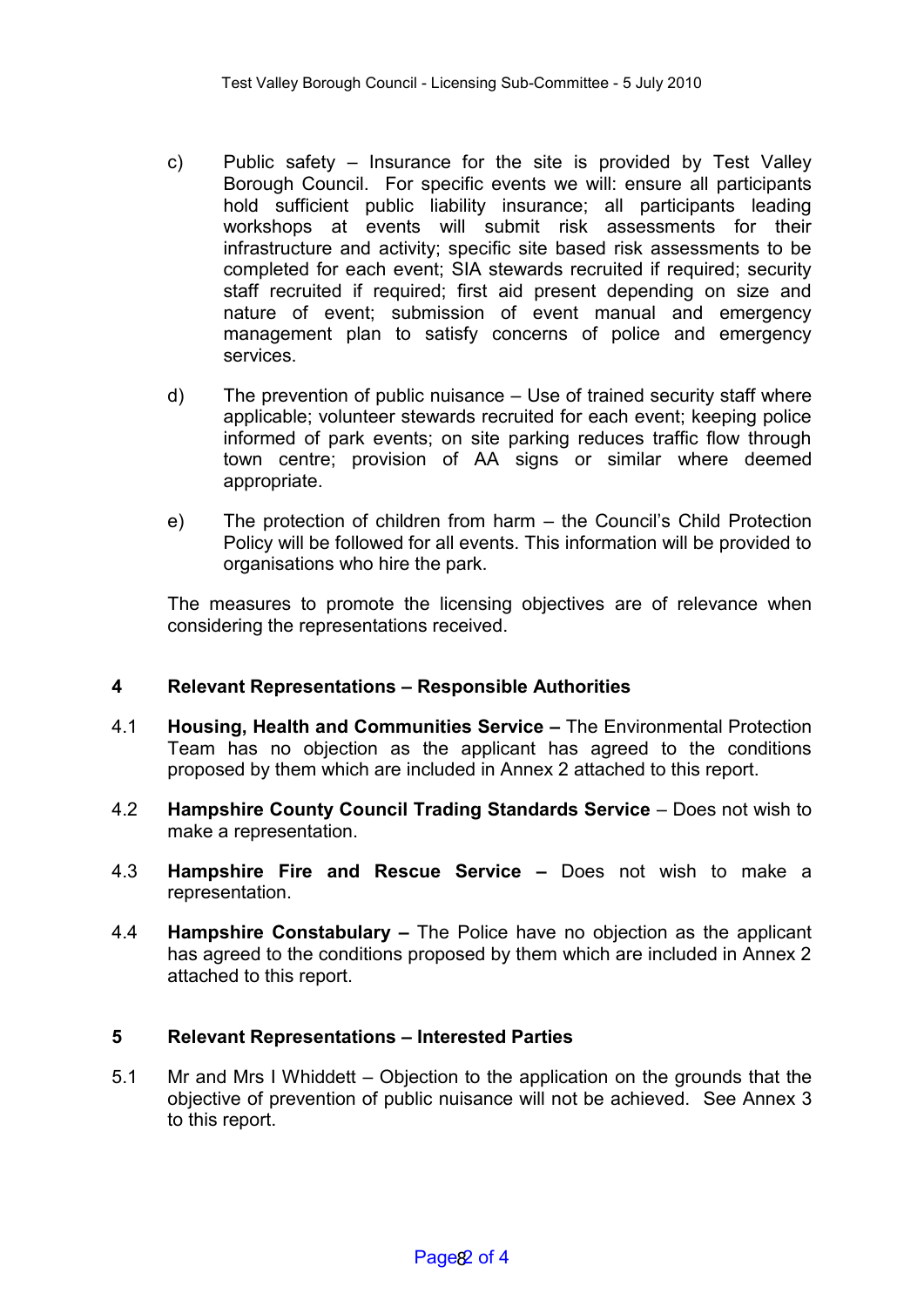- 5.2 S J & D B Edwards Objection to the application on the grounds that the objective of prevention of public nuisance will not be achieved. See Annex 4 to this report.
- 5.3 It should be noted that a third representation from an interested party has subsequently been withdrawn as the person is satisfied that the proposed conditions will address their concerns.

### **6 Policy Considerations**

6.1 It is considered that the following extracts from the guidance issued by the Secretary of State under section 182 of the Licensing Act 2003 are relevant.

2.1-2.18 – Crime and disorder 2.32-2.40 – Public nuisance 8.28-8.32 – Steps to promote the licensing objectives 9.3-9.7 – Where representations are made 9.8-9.12 – Relevant, etc. representations 9.19-9.28 – Hearings 10.1-10.12 – Conditions

6.2 It is considered that the following extracts from the Licensing Authority's own Statement of Licensing Policy are relevant to this application:

Section A: Prevention of Crime and Disorder

Section C: Prevention of Public Nuisance

The Statement of Licensing Policy has either previously been provided for Members of the Committee or will be provided at the hearing. Copies can also be obtained from the Licensing Section of the Legal and Democratic Service or downloaded from the Council's website.

### **7 Observations**

- 7.1 The Committee is obliged to determine this application with a view to promoting the four licensing objectives of prevention of crime and disorder, public safety, prevention of public nuisance and the protection of children from harm. In making its decision, the Committee is also obliged to have regard to the national Guidance and the Council's own Statement of Licensing Policy. The Committee must also have regard to all of the representations made and the evidence it hears. The Committee must take such of the following steps as it considers necessary for the promotion of the licensing objectives:
	- a) Grant the application as requested